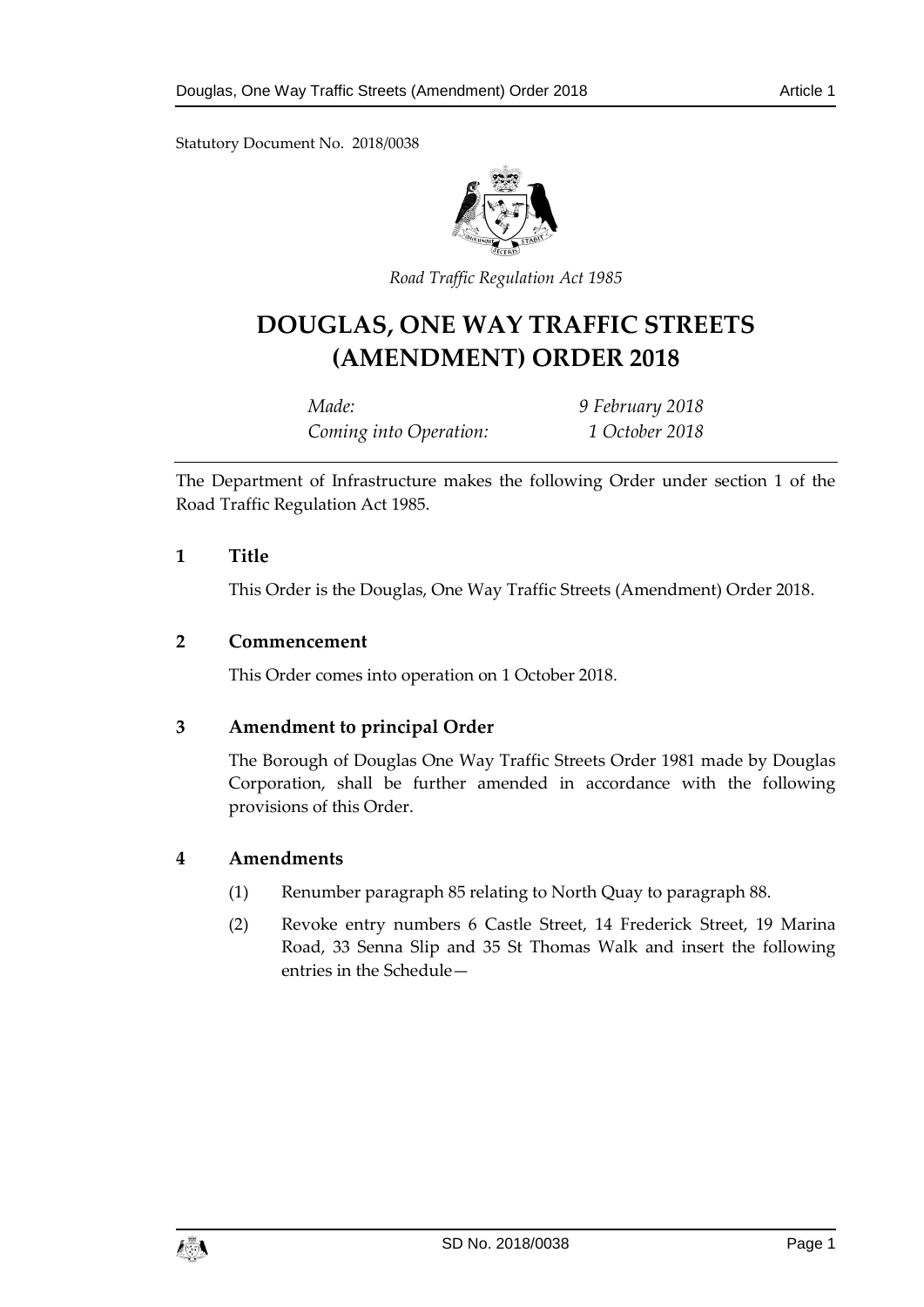Signed by authority of the Minister for Infrastructure

**MADE 9 FEBRUARY 2018**

# **TIM COWIN**

*Highway Services*

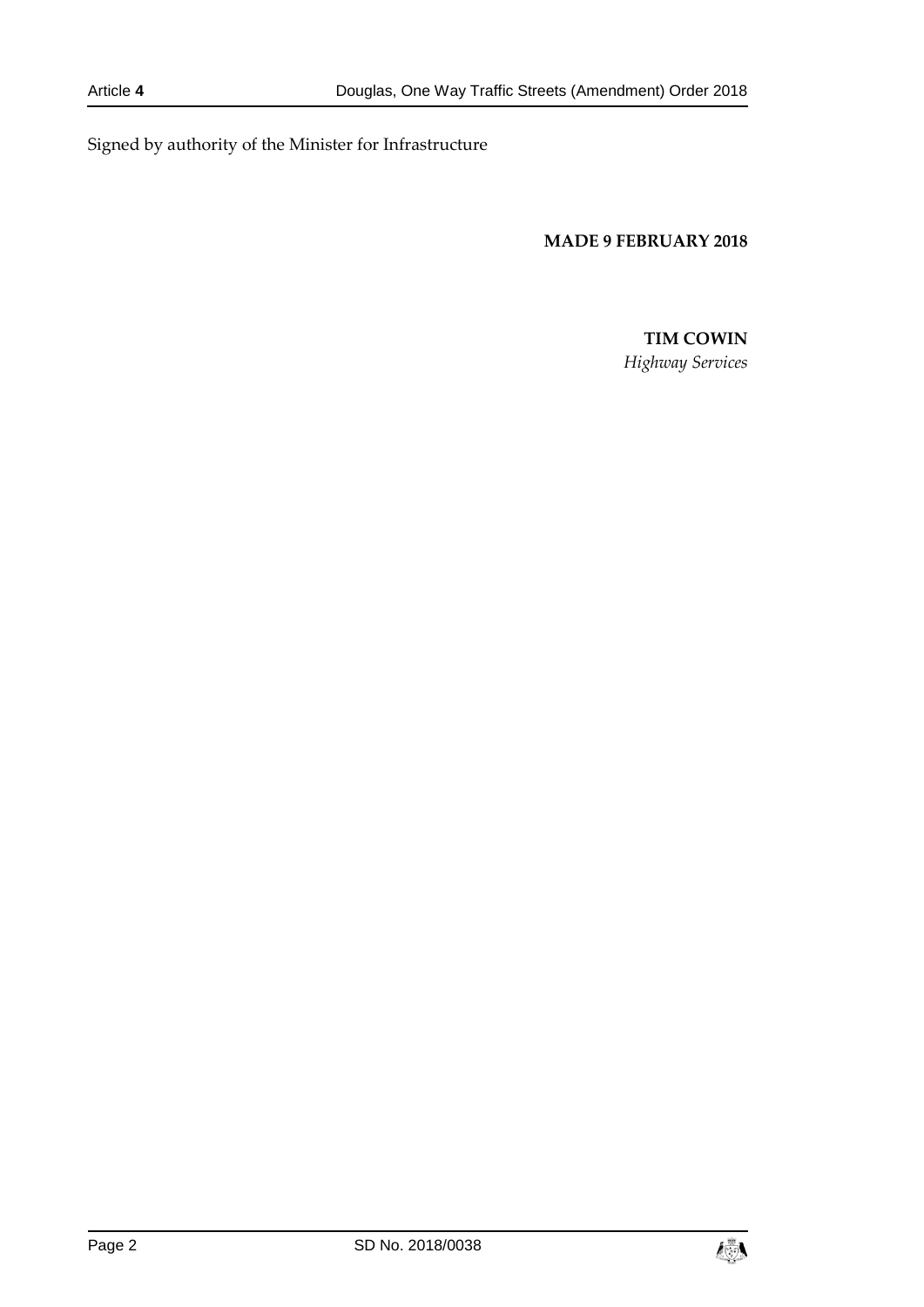## **SCHEDULE**

# (Article 4)

| <b>ROAD</b>          | AREA                                        | <b>DIRECTION</b> |
|----------------------|---------------------------------------------|------------------|
| 89. St Thomas Walk   | from its junction with Market Street to its | South-easterly   |
|                      | junction with Marina Road.                  |                  |
| 90. Marina Road      | from its junction with St Thomas Walk to    | South-westerly   |
|                      | its junction with Castle Street.            |                  |
| 91. Senna Road       | from its junction with Castle Street to its | North-westerly   |
|                      | junction with Market Street.                |                  |
| 92. Frederick Street | from its junction with Market Street to its | South-easterly   |
|                      | junction with Castle Street.                |                  |
| 93. Castle Street    | from its junction with Marina Road to its   | South-westerly   |
|                      | junction with Strand Street.                |                  |
| 94. Granville Street | from its junction with Strand Street to its | Easterly         |
|                      | junction with Strand Lane.                  |                  |